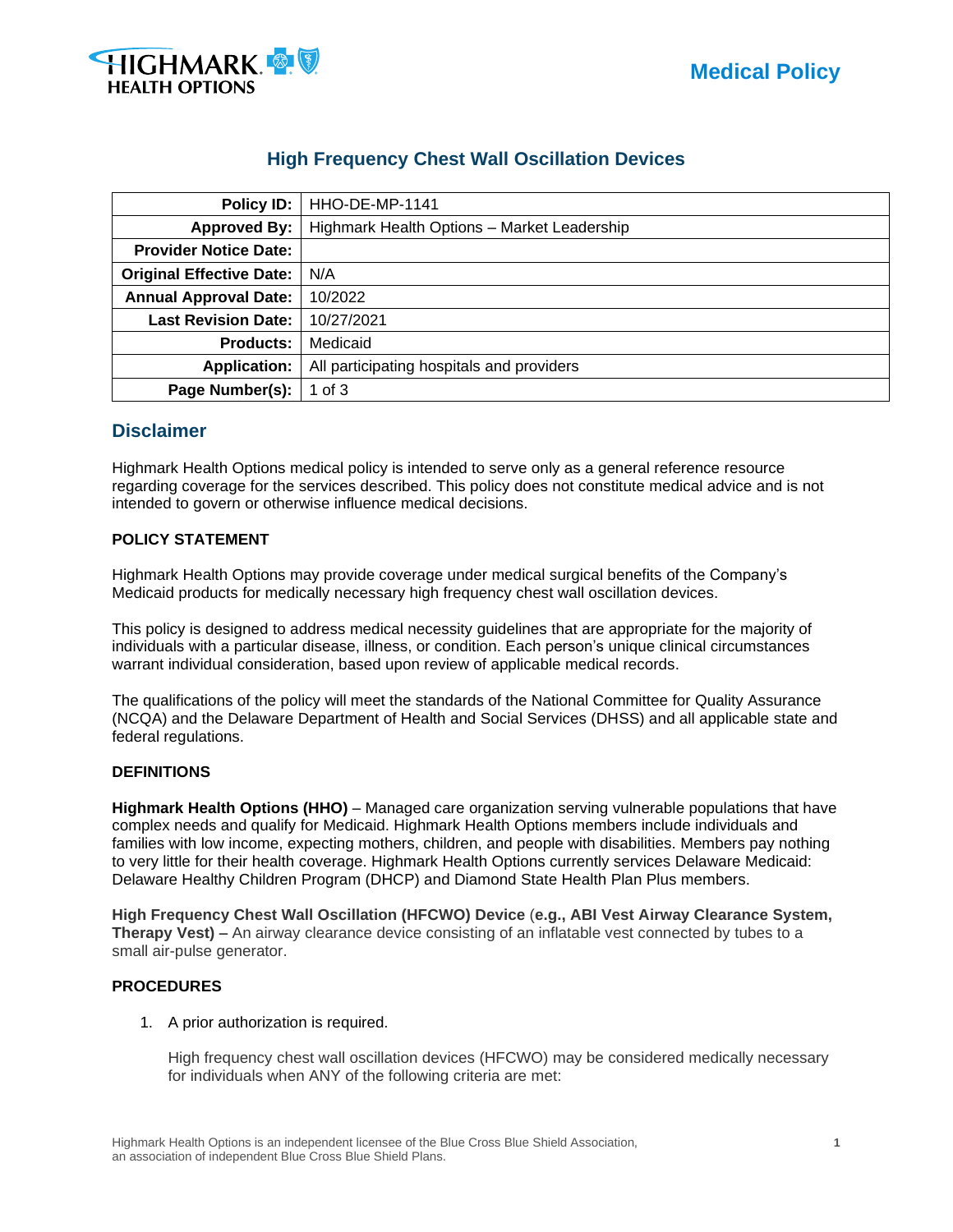



- Diagnosis of cystic fibrosis; or
- Diagnosis of bronchiectasis, which has been confirmed by CT scan which is characterized by:
	- o Daily productive cough for at least six (6) continuous months; or
	- o Frequent (i.e., more than two (2) years) exacerbations requiring antibiotic therapy; (Chronic bronchitis and chronic obstructive pulmonary disease (COPD) in the
		- absence of a confirmed diagnosis of bronchiectasis do not meet this criterion); or
- The individual has one of the following neuromuscular disease diagnoses:
	- o Acid maltase deficiency (Pompe Disease); or
	- o Anterior horn cell diseases; or
	- o Multiple sclerosis; or
	- o Quadriplegia; or
	- o Hereditary muscular dystrophy; or
	- o Myotonic disorders; or
	- o Other myopathies; or
	- o Paralysis of the diaphragm; and
- There must be well-documented failure of standard treatments to adequately mobilize retained secretions or valid reasons why standard chest physiotherapy cannot be performed (such as inability of caregiver to perform), is unavailable or not tolerated.

HFCWO devices not meeting the criteria as indicated in this policy are considered not medically necessary.

Replacement supplies used with individual owned equipment may be considered medically necessary if the individual meets the criteria listed above for the base device.

2. Post-payment audit statement

The medical record must include documentation that reflects the medical necessity criteria and is subject to audit by Highmark Health Options at any time pursuant to the terms of your provider agreement.

3. Place of service: outpatient

The use of a high frequency chest wall oscillation device is typically an outpatient procedure which is only eligible for coverage as an inpatient procedure in special circumstances, including, but not limited to, the presence of a comorbid condition that would require monitoring in a more controlled environment such as the inpatient setting.

#### **CODING REQUIREMENTS**

|       | <b>CPT code</b> Description                                                                                    |  |  |
|-------|----------------------------------------------------------------------------------------------------------------|--|--|
| A7020 | Interface for cough stimulating device, includes all components, replacement only.                             |  |  |
| A7025 | High frequency chest wall oscillation system, vest, replacement for use with patient<br>owned equipment, each. |  |  |
| A7026 | High frequency chest wall oscillation system hose, replacement for use with patient<br>owned equipment, each.  |  |  |
| E0482 | Cough stimulating device, alternating positive and negative airway pressure.                                   |  |  |
| E0483 | High frequency chest wall oscillation system, includes all accessories and supplies, each.                     |  |  |

Highmark Health Options is an independent licensee of the Blue Cross Blue Shield Association, **2** an association of independent Blue Cross Blue Shield Plans.